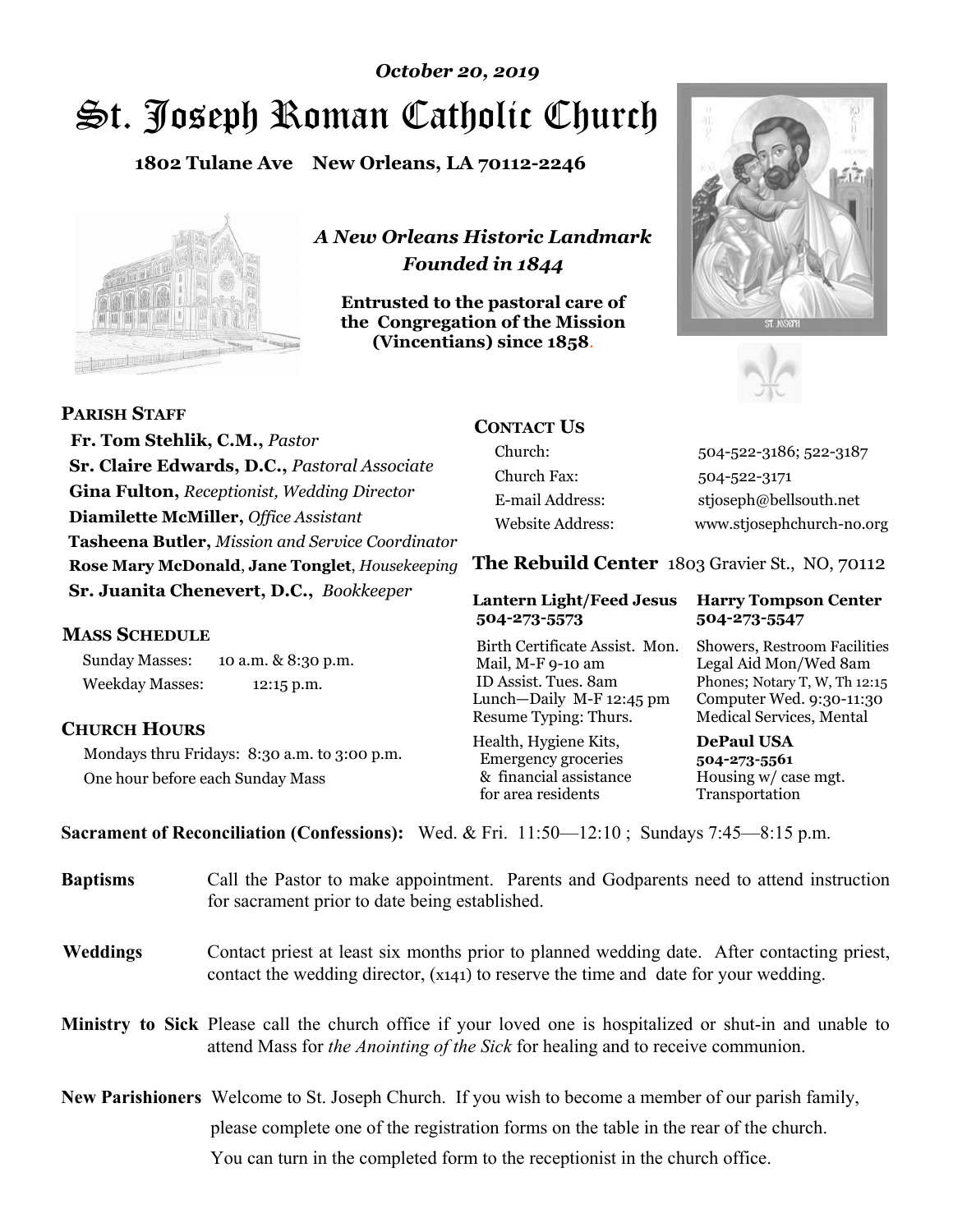# **Twenty-ninth Sunday Contract Contract Contract Contract Contract Contract Contract Contract Contract Contract Contract Contract Contract Contract Contract Contract Contract Contract Contract Contract Contract Contract Con**

**10:00 am** *Pippy Sanders; Anthony D' Alfonso***;** *Clarence Schlamp +; Thomas Stone, Jr. +; Kenneth Hankins +***8:30 pm St. Joseph Parishioners** *Living & Deceased* 

| Monday, October 21, 2019-                                                     | <b>READINGS FOR THE WEEK</b>                                                       |
|-------------------------------------------------------------------------------|------------------------------------------------------------------------------------|
| 12:15 p.m. Phuong Nguyen +; Madeline von Almen +                              | Sunday, Oct. 20, One in Faith #1121                                                |
| Tuesday, October 22, 2019-St. John Paul II                                    | Monday: Rom 4:20-25; Lk 1:69-75; Lk 12:13-21                                       |
| 12:15 p.m. Terry Peltier +; Betty Sultzman; Dinico LA +                       | Tuesday: Rom 5:21; Ps 40:7-10, 17; Lk 12:35-38                                     |
| Wednesday, October 23, 2019-San Juan Capistrano                               | Wed.: Rom 6:12-18; Ps 124:1b-8; Lk 12:39-48                                        |
| 12:15 p.m. Michael Santucci; Phyllis Chauvin; Fr. Steven Clarke               | Thurs.: Rom 6:19-23; Ps 1:1-4, 6; Lk 12:49-53                                      |
| Thursday, October 24, 2019—St. Anthony Mary Claret                            | Friday: Rom 7:18-25; Ps 119:66-94; Lk 12:54-59                                     |
| 12:15 p.m.Madeline von Almen+; Monet Witherspoon                              | Sat.: Rom 8:1-11; Ps 24:1b-4ab, 5-6; Lk 13:1-9                                     |
| Friday, October 25, 2019-<br>12:15p.m. James Butler +; Bernard & Donna Triche | Sir 35:12-14, 16-18; Ps 34:2-3, 17-23;<br>Sunday:<br>2 Tm 4:6-8, 16-18; Lk 18:9-14 |

#### **YOUR PRAYERS ARE ASKED FOR THE FOLLOWING PARISHIONERS , WHO ARE IN NEED OF HEALING:**

 Dorothy Alexander, Anthony Blaise, Clarke Bordelo, Lawrence & Mamie Brown, Cheryl Butler, Angelle Campbell; John Caron, John & Kathleen Gebbia, Sylvia Daily-Powell, Joseph Delay, Bernardine Dupre, Terry Eggleston, Linda Elwood, Heather Faircloth, Frances Fiegler, Darrell & Ramona Ford, Donald Frazier, Mark Eiserloh, Shirley Gaither, Roselyn Hansen, Sarah Hollier-Watkins, Marvin Johnston, Jim Karam, Bill Kroetz, Ken Kussman, Nowell Lacking, Landy Lanza, James Leung, Andrew Marino, Sara Marino, Priscilla Martin, Karen McCoy, Hazel McMiller, Donna Moore, Susan Orkus; Tina Roderfeld, Irelia Robinson; Bernie Saul; Pippy Sanders, Anita Schexnayder; Louise Sonnier, Mel & Gaspar Schiro; Theard Simms, Fr. Tom Stehlik, CM, Malcolm Taylor, Jane Tonglet, Fritz & George Tripkovich, Georgiana Prevost, Marion Vaughn, Juanita Ware, Cathleen Ward, Warren Webster, Helen Wilson, Mary Willis, Lynn Williams,Charlie & JoAnn Slocum.

#### **SANCTUARY CANDLE AND MASS INTENTIONS**

 The Sanctuary Candle is burning this week to pray for **Pippy Sanders.** To reserve a date to burn the Sanctuary Candle in memory of someone or for a special intention, please call the church office (522-3186). The Sanctuary Candle offering is \$15 for one week. The offering for Mass intentions is \$5.00 per Mass.

## **From** *"Come and See"* **to** *"Go and Make"* **– A Discipleship Series**

The Office of Evangelization is offering a five-week discipleship series entitled: From *"Come and See"* to *"Go and Make"* beginning on October 16, 2019. The goal for these sessions is to companion individuals in developing the heart of a disciple by learning what discipleship is, and to equip them to do what Jesus did-- to go out and make other disciples. All five sessions build upon one another.

#### **October 16, 2019 - Session One: A Practical Introduction to Evangelization**

The series is being offered in the Siena Room at St. Dominic's Church, 775 Harrison Ave., New Orleans from 7:00 PM to 8:30 PM. Limited seating. To register call 504-267-9650 or Evangelization@arch-no.org

### **Healing After Reproductive Loss**

Studies have shown that 10-20% of pregnancies end in miscarriage. Many in our parish communities are parents and family members who have experienced this pain. Because we want to provide you with the best resources to accompany those in need, the Archdiocese of New Orleans is providing this presentation at no cost and anyone is welcome to attend. If interested in attending this event please RSVP at www.nolacatholic.org/miscarriage. The presentation will be held at Schulte Hall at Notre Dame Seminary on Thursday, October 17, 2019, from 6:30 PM - 8:30 PM. Please feel free to call us with any questions you may have at 504-861-6243.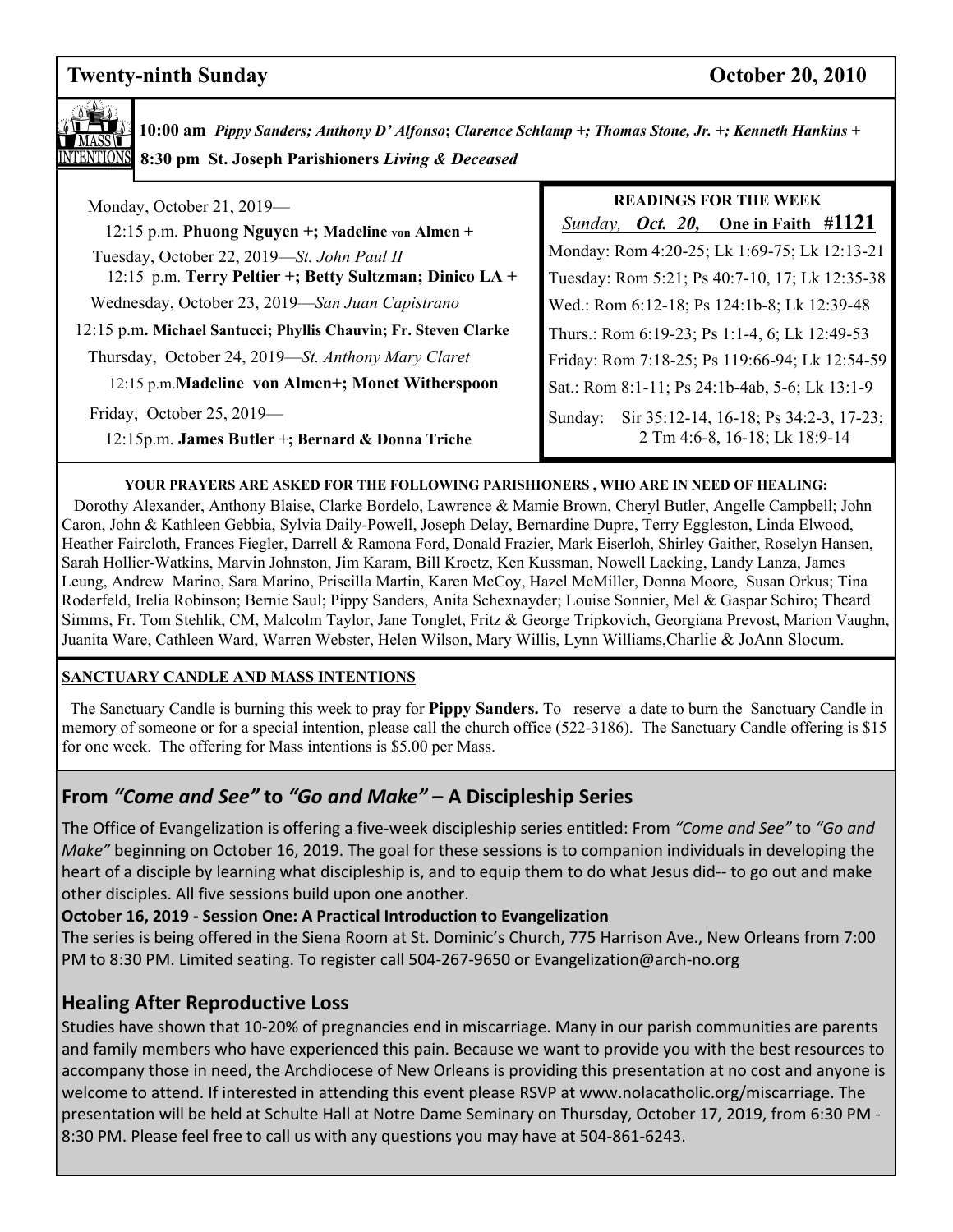**My help is from the LORD, who made heaven and earth.** *— Psalm 121:1‑2*

| <b>PARISH CALENDAR</b>                                         | <b>TREASURE &amp; STEWARDSHIP</b> |
|----------------------------------------------------------------|-----------------------------------|
| 27 Oct. Sunday Children's Liturgy of the Word (10 am/ 8:30 pm) | Sunday, Oct. 13 \$6,455.00        |
| 7 Nov. Thursday RCIA (6:30 pm) meets in Chapel                 | Thank you for your generosity!    |

**World Mission Sunday** is celebrated this Sunday, October 20, 2019, throughout the world. Pope Francis invites us to see this October as a special moment to live out the mission we share through our baptism as God's children, that is to bring the Gospel of Christ to the world.

**Fall Formation Workshop for Disability Advocates-**The Office of Pastoral Planning & Ministries and the Commission on Persons with Disabilities will host its fall formation workshop for disability advocates on Saturday, November 9, 2019, from 8:30 AM -1:00 PM, at the Archdiocesan CYO/Youth & Young Adult Ministry Office/ Transfiguration of the Lord Parish Gym, 2241 Mendez Street, New Orleans. Keynote speaker will be Fr. Michael Champagne, CJC, speaking on *Creating a Church Community that Welcomes Beyond Just the Walls of the Building* and other helpful topics. To RSVP or for questions, please contact Debbie Curole at 504-861-6294 or planningandministries@arch-no.org.



**Pope Francis'** *October* **Intention** 

That the breath of the Holy Spirit engender a new missionary "spring" in the Church.

**Congratulations!** 

 **Kanayo & Emmanuela And their daughter** *Zara Nora*



**First Reading** — As long as Moses kept his hands raised up, Israel had the better of the fight (Exodus 17:8-13).

**Psalm** — Our help is from the Lord, who made heaven and earth (Psalm 121).

**Second Reading** — Remain faithful to what you have learned and believed (2 Timothy 3:14 — 4:2).

**Gospel** — Will not God secure the rights of his chosen ones who call out to him day and night? (Luke 18:1-8).

# **PERSISTENCE**

 Today's readings are about persistence, passionate persistence. Exodus tells of a battle won despite weariness because Moses, with help from Aaron and Hur, held his hands raised. Timothy asks that same persistence of his community and us. Luke tells of a court case won by a widow, despite the dishonesty of the judge, because she will not leave him alone.

 The psalm reminds us that God is everywhere, guarding us from harm day and night, coming and going, now and forever. The readings are about persistence, the relentless, unwavering pursuit of what must not be lost. The readings are about God's passionate persistence in pursuing us, seeking to win our hearts.

#### **CHARTER FOR THE PROTECTION OF CHILDREN AND YOUNG PEOPLE**

In response to the Charter for the Protection of Children and Young People from the United States Conference of Catholic Bishops, the Archdiocese of New Orleans continues to make the Hot Line available for anyone who has been hurt or sexually abused by anyone who works for the Church. The Hot Line continues to be available; the number is (504) 522-5019. In continuing our commitment to support and to heal, we invite and encourage individuals who have been hurt or sexually abused recently or in the past by clergy, religious or other employees of the Archdiocese to call our Hot Line and your message will be received confidentially by a mental health professional. Anyone can make a direct call during regular business hours to the Victims' Assistance Coordinator at (504) 861-6253.